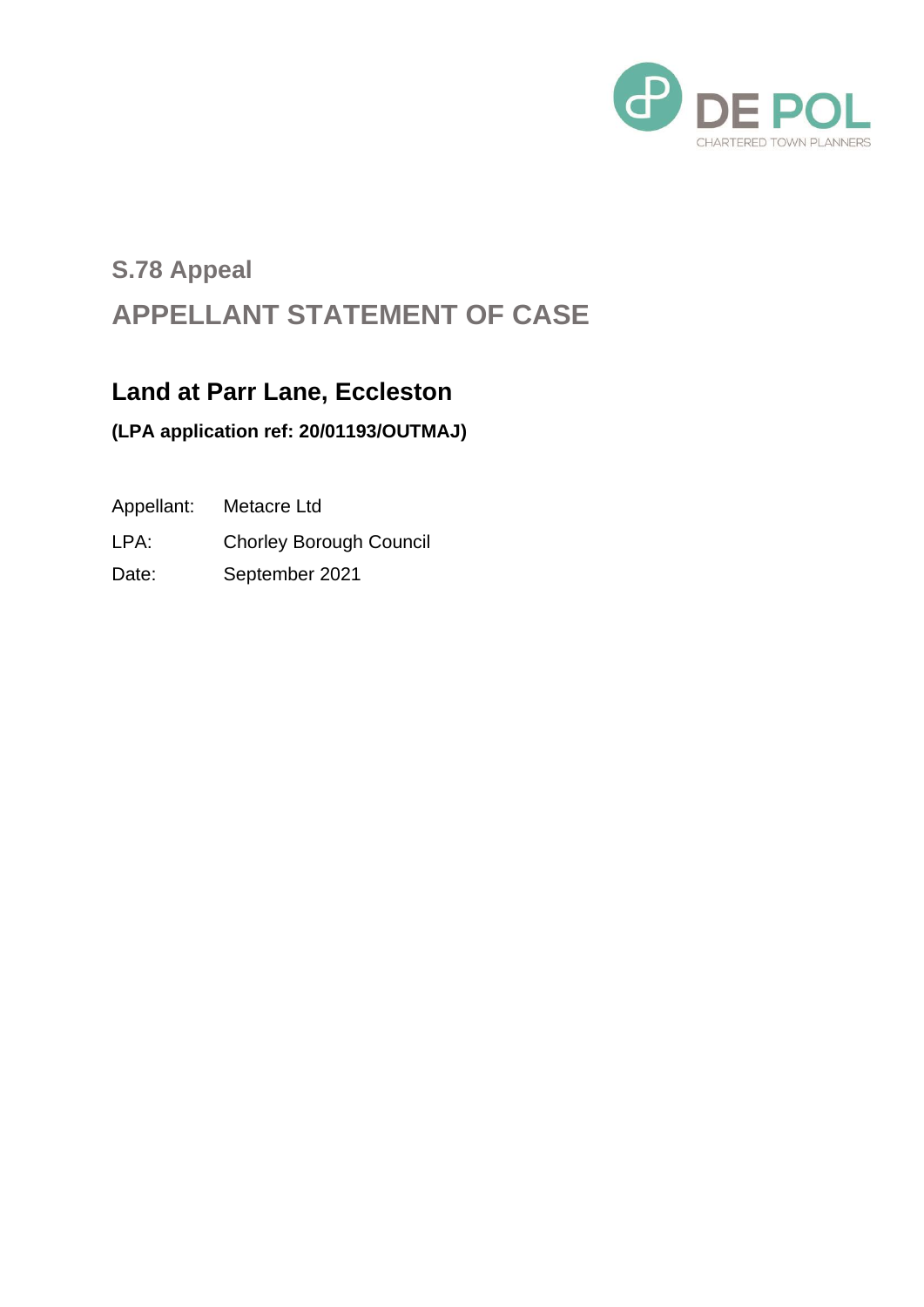

## **Contents**

|     |                                                     | page |
|-----|-----------------------------------------------------|------|
| 1.0 |                                                     | 3    |
| 2.0 | Description of Appeal Site and Proposed Development | 5    |
| 3.0 |                                                     |      |
| 4.0 |                                                     | 9    |
| 5.0 |                                                     | 13   |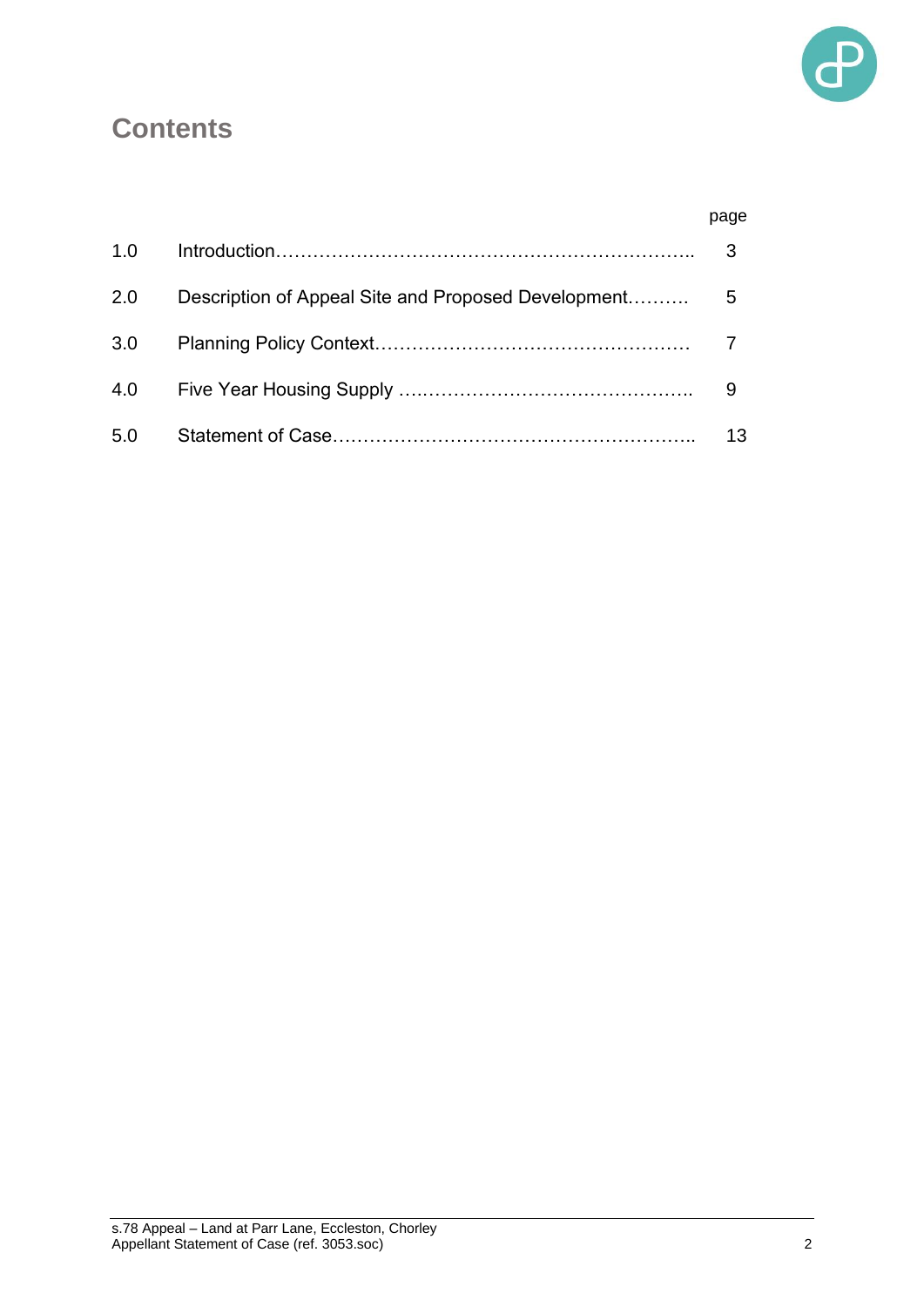

#### **1. Introduction**

- 1.1. This Statement of Case is submitted in accordance with the Town and Country Planning (Inquiries Procedures) (England) Rules 2000 (SI 2000:1625). It relates to an appeal under Section 78 of the Town and Country Planning Act 1990 (as amended) by Metacre Ltd (the appellant) against the decision of Chorley Borough Council (CBC) to refuse an outline planning application for residential development at Eccleston.
- 1.2. The outline application was validated by CBC on 6 November 2020 and given the reference number 20/01193/OUTMAJ. The development applied for is:

*"Outline planning application (with all matters reserved) for the development of land off Parr Lane, Eccleston for up to 34 dwellings and associated infrastructure."* 

- 1.3. The application was presented to the Planning Committee on  $12<sup>th</sup>$  April 2021 and the Officer's Report (OR) is contained at **Appendix 1**. The OR recommended that planning permission be refused on two grounds. The first was conflict with safeguarded land policy BNE3 of the Chorley Local Plan and in the context of there being a deliverable five year housing supply there not being any material considerations which outweighed the conflict. The second was a failure to make adequate provision for affordable housing in line with policy requirements. However, prior to the Committee Meeting it was clarified by the Appellant that they were committed to providing affordable housing in line with policy. The Committee resolved to refuse permission based on the first recommended reason for refusal in the OR and the decision notice was issued on 13 April 2021 (**Appendix 2**).
- 1.4. The appellant considers the inquiry route to be the most appropriate method of determining this appeal as the matters to be considered are complex, particularly in relation to the housing supply, and would need to be subject to the detailed scrutiny provided by a Public Inquiry. This Statement of Case outlines the case the Appellant intends to put forward at public inquiry, having regard to the reason for refusal relied upon by CBC. The Appellant reserves the right to add to the matters contained in this Statement and to the list of documents set out.
- 1.5. The Appellant envisages that a full list of the application documents will be set out within the Statement of Common Ground (SoCG) and will liaise with CBC in that regard. It is the appellant's intention to produce a Unilateral Undertaking (UU) in advance of the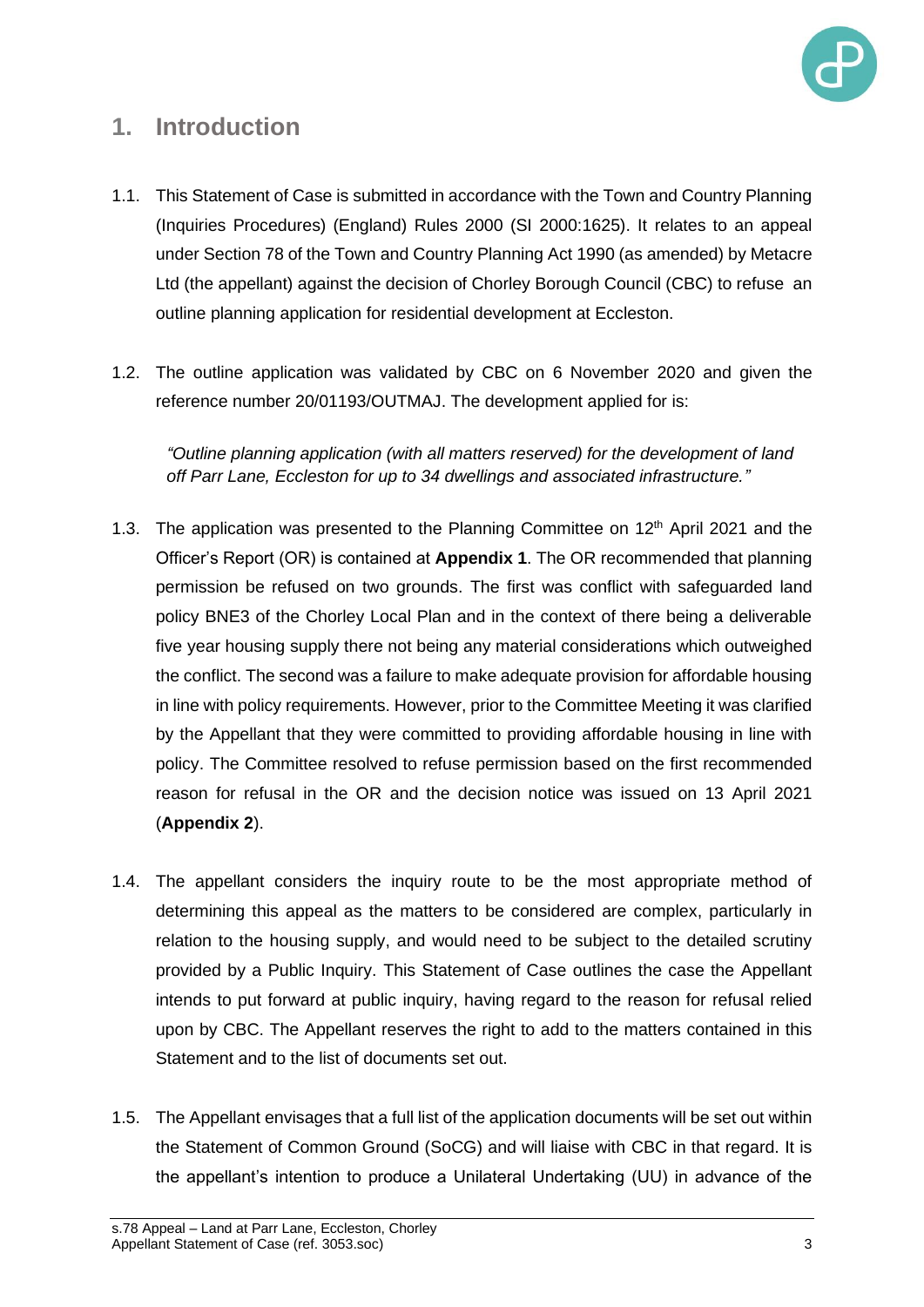

appeal inquiry which will make provision for the obligations referred to in the Officer's Delegated Report and consultee responses relating to the subject application as well as securing the required affordable housing in line with policy. Further details are set out in the draft Statement of Common Ground.

1.6. The Appellant's grounds of appeal are set out in brief in anticipation of the appeal proceeding by way of an inquiry. If the appeal is to proceed by an alternative determination method, further information and more detailed evidence will be provided by the Appellant at the relevant time.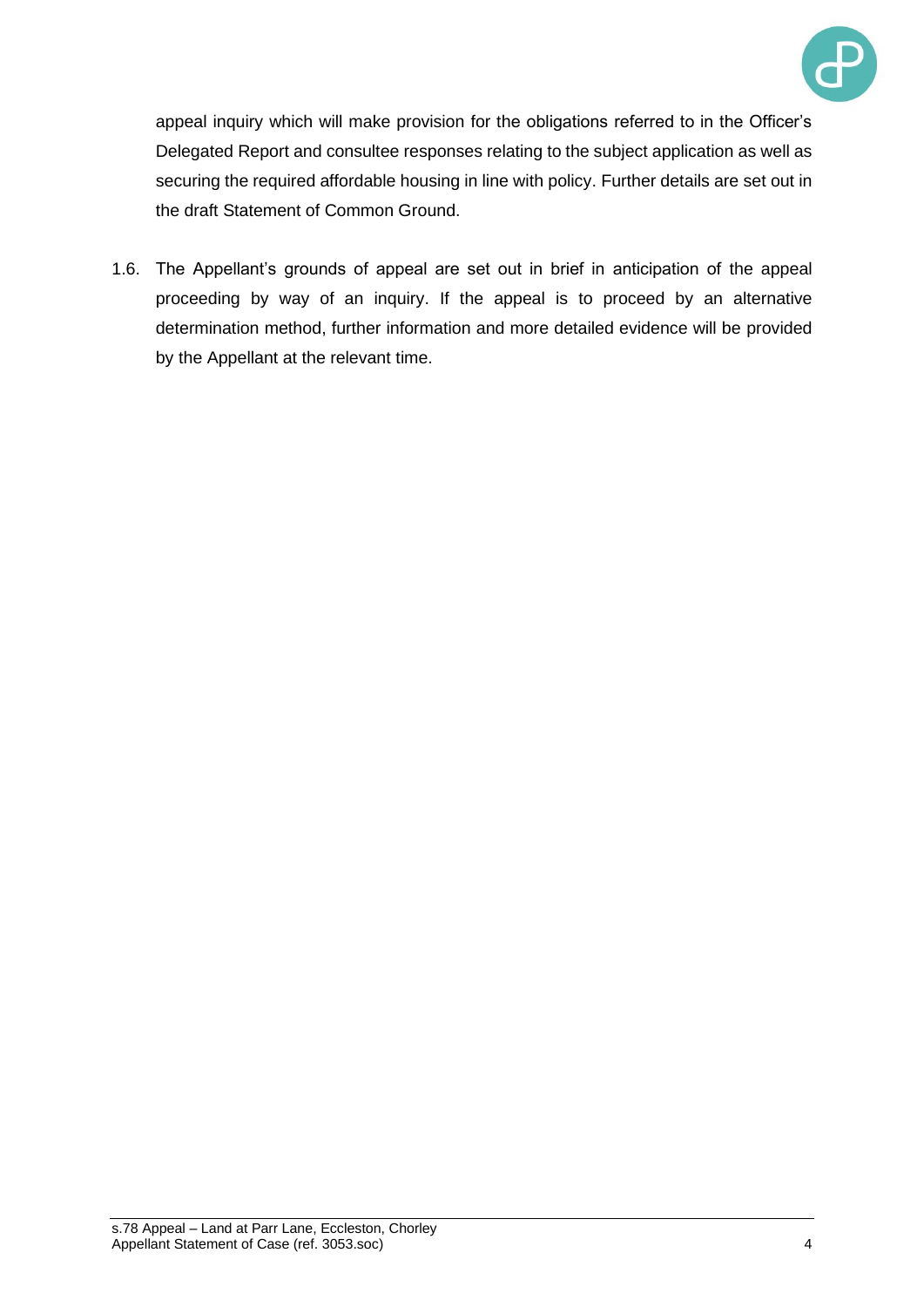

### **2. Description of Appeal Sites and Proposed Development**

- 2.1. A draft Statement of Common Ground has been prepared and submitted for the Council's consideration, which includes a description of the site, the subject application, the planning history and relevant planning policies. Further descriptions are provided in the material in support of the subject applications, which is also included in the appeal
- 2.2. In summary, the appeal site comprises circa 1.5 ha of grassland on the northeastern edge of Eccleston. It lies to the south of Parr Lane, which runs east-to-west across the northern boundary of the site, and to the east of the housing estate along Sandringham Road and Richmond Road. The B5250 (The Green / Langton Brow) travels through the centre of Eccleston and provides a direct link to the M6 motorway approximately 2 miles to the east of the site.
- 2.3. The appeal site is currently used as grazing land and is bound on all four sides with a combination of shrub, broken hedgerows, and scattered tree planting. None of these are subject of tree preservation orders. A drainage ditch runs along the eastern site boundary and a small stable building is located to the northeast of the site. Access is off Parr Lane.
- 2.4. The western site boundary immediately adjoins the side and rear gardens of existing residential properties, beyond which is the wider settlement of Eccleston. These neighbouring properties include true bungalows, dormer bungalows and two storey semi-detached houses. The northern site boundary is defined by Parr Lane, beyond which is a small cluster of dwellings and other development. The southern site boundary adjoins Eccleston recreational ground, which comprises a series of playing pitches and equipped play provision, beyond which is the wider built up area of Eccleston including the village centre. To the east of the site is agricultural land.
- 2.5. There is an existing pedestrian access to the recreational grounds via Richmond Road to the south west of the site, which also provides a pedestrian route to the village centre.
- 2.6. The subject application seeks outline planning permission for the erection of up to 34 dwellings and other infrastructure associated with the development. All matters are reserved for future approval, although the accompanying Design and Access Statement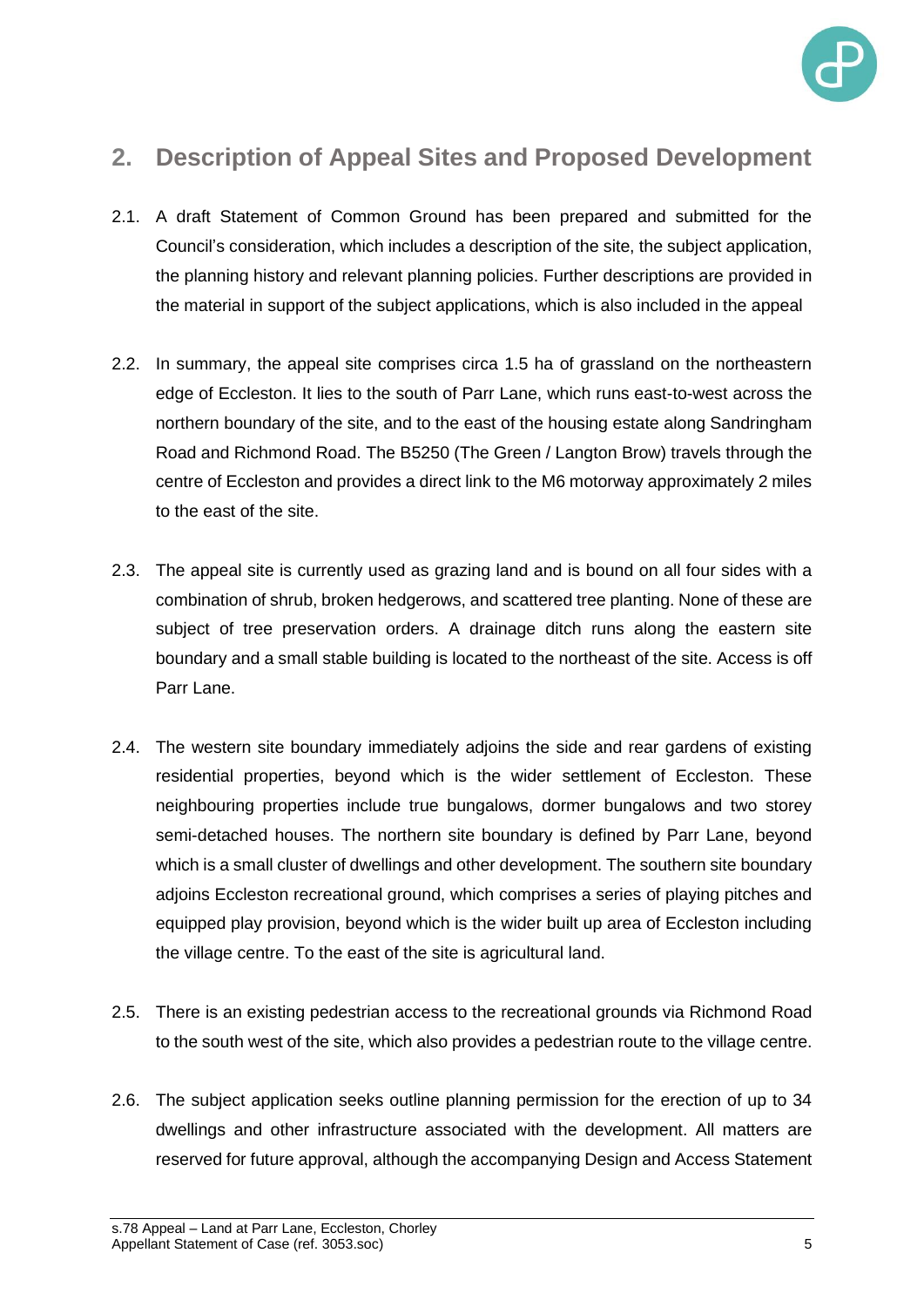

identifies a range of development parameters. An illustrative layout is also submitted, but this is indicative only and planning permission is not sought for this layout.

- 2.7. The illustrative layout shows a mixture of terraced, semi-detached and detached houses / bungalows together with apartments, totalling 34 dwellings. Whilst the eventual mix is reserved for future approval the Applicant is committed to provide 35% affordable housing, which will be secured by a s.106 / UU.
- 2.8. Two access points are proposed, one off Parr Lane and one Sandringham Road. The Parr Lane access will serve a maximum of three dormer bungalows fronting the carriageway. The access off Sandringham Road will serve the remainder of the residential development. A two metre public footpath link also exists in the south west corner of the site.
- 2.9. Existing trees / hedgerows will be retained where possible and the existing landscaped boundaries will be enhanced. There will be a requirement to remove part of the westerly and northern hedgerows/trees to enable access onto the site, although replacement hedgerows and trees would be provided within the development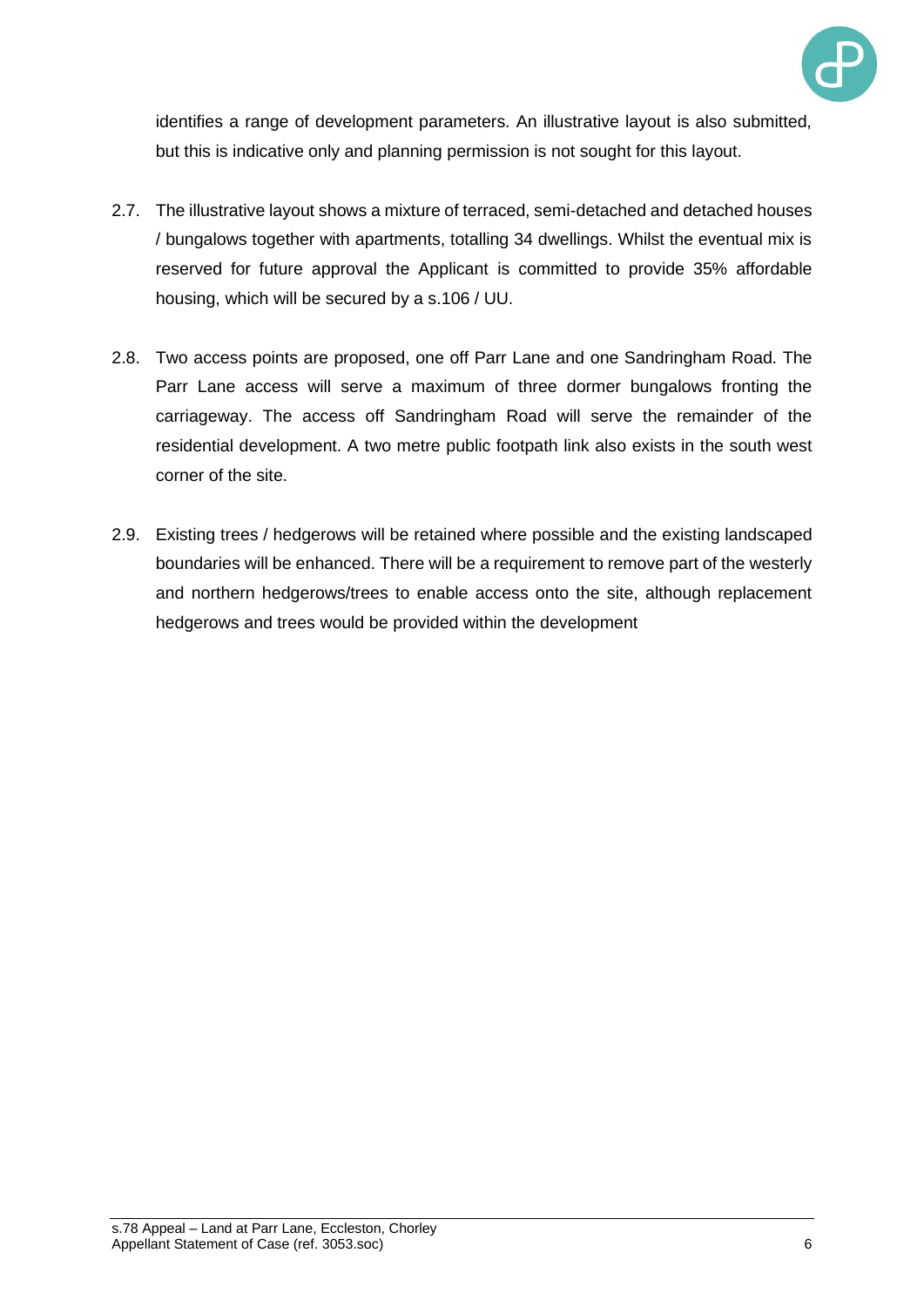

### 3. **Planning Policy Context**

- 3.1. Section 38 (6) of the Planning and Compulsory Purchase Act 2004 states that planning applications should be determined in accordance with the development plan unless material considerations indicate otherwise. For the purposes of the appeals the relevant Development Plan comprises:
	- The Central Lancashire Core Strategy (CS) which was adopted in July 2012 and covers the period 2010-2026. This is a joint CS between Chorley Borough Council, Preston City Council and South Ribble Borough Council and covers the three administrative boundaries, which form a single housing market area (HMA). It sets out the strategic policies for the HMA.
	- The Chorley Local Plan 2012-2026 which was adopted in July 2015. The Chorley Local Plan allocates sites to deliver the Core Strategy and provides local level policies specific to Chorley.
- 3.2. The (draft) SoCG lists the policies of both the Core Strategy (CS) and Chorley Local Plan (CLP) which are relevant to the Appeal application. It is evident from the OR for the Appeal applications, together with the decision notice, that CBC only consider the appeal proposals to conflict with one development plan policy, i.e. Local Plan policy BNE3 (Areas of Land Safeguarded for Future Development Needs). The Appellant does not dispute conflict with this policy, but it is assumed that it will be common ground that there is no conflict with any other policies of the Development Plan.
- 3.3. The three Central Lancashire Authorities are currently undertaking a review of the development plan(s) for the area and are working towards the preparation of a Joint Local Plan for Central Lancashire. This will be a single planning document containing the Councils' vision and objectives. This is at an early stage of production with the stage 1 consultation on Issues & Options (I&O19) having closed in February 2020. The stage 2 Preferred Options was expected to be published for consultation in summer 2021, with the submission to the Planning Inspectorate for examination expected in March 2023. However, at the time of writing this Statement of Case the Preferred Options has yet to be published.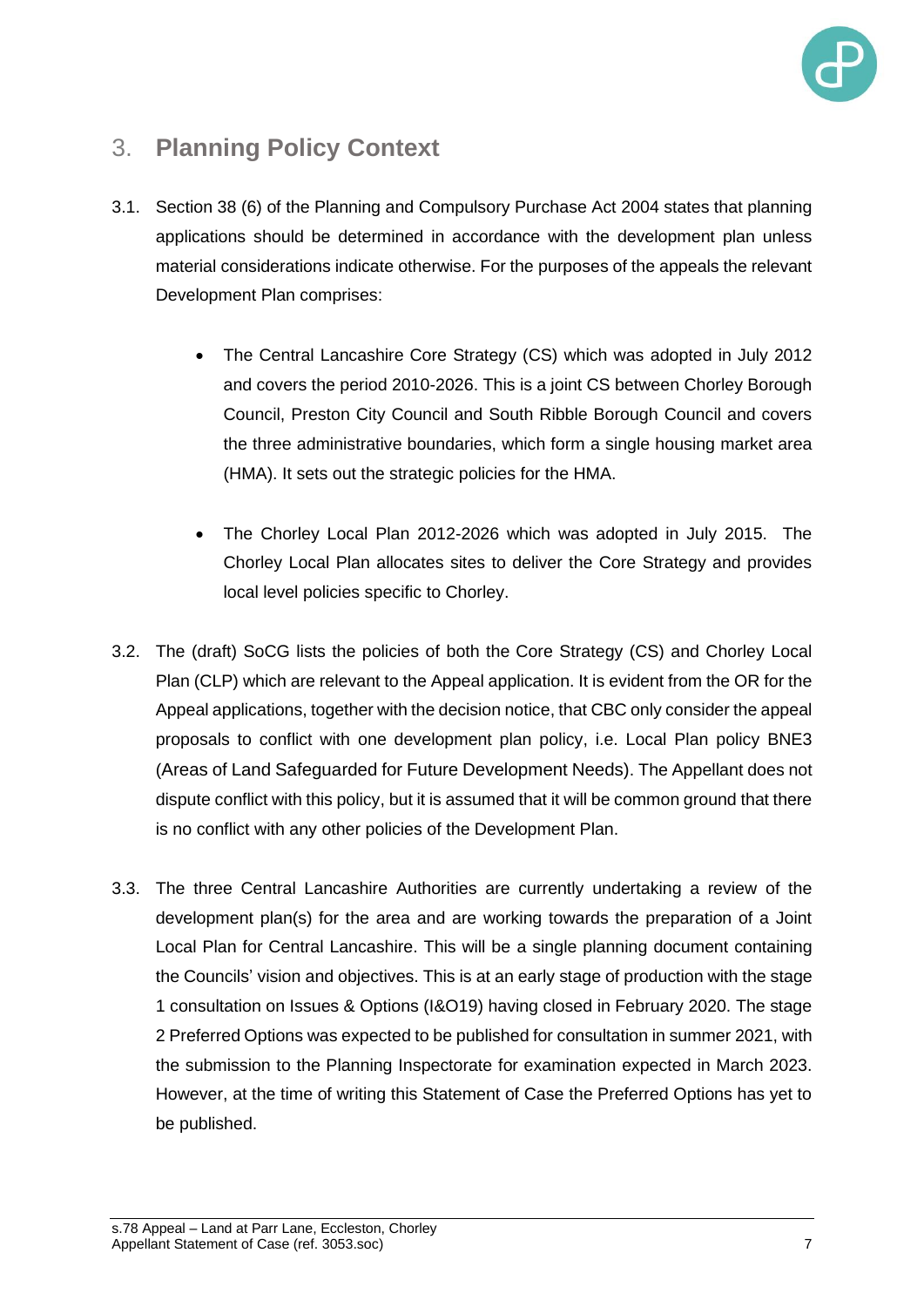

- 3.4. Whilst not part of the Development Plan a significant material policy consideration is the National Planning Policy Framework. This was first introduced in 2012 (Framework12) with a revised version published on the 19 February 2019 (Framework19) with the current version published in July 2021 replacing all previous central Government Planning Policy. The Government has made clear its expectation, through the Framework, that the planning system should positively embrace sustainable development to deliver the economic growth necessary and the housing needed to create inclusive and mixed communities. There are a number of paragraphs in the Framework which are relevant to the Appeal and the Appellant will refer to these in the evidence.
- 3.5. The National Planning Practice Guidance ("NPPG") was first launched in March 2014 and brings together planning guidance on various topics into one place. This is also a material consideration and will be referred to in the Appellant's evidence as appropriate.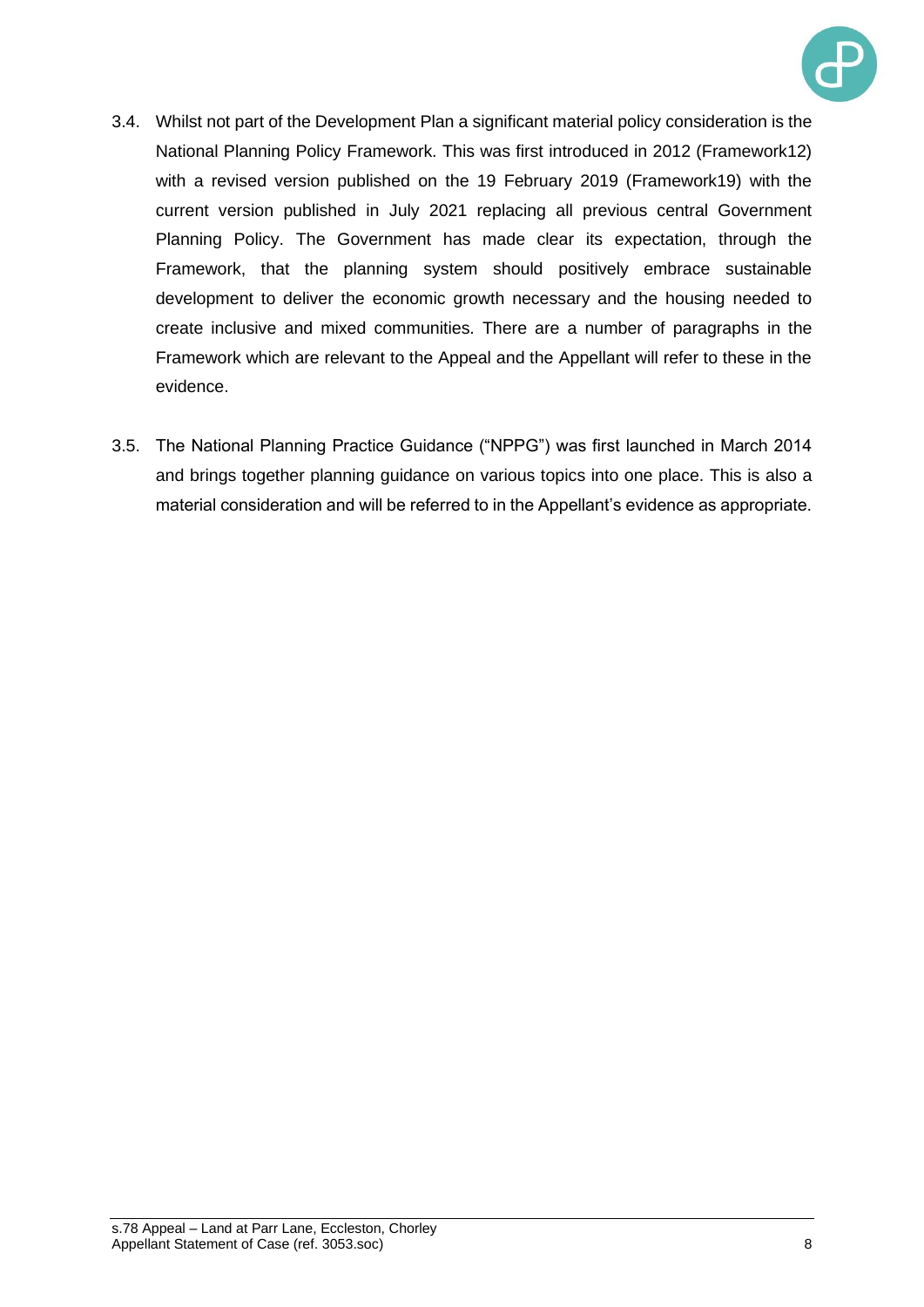

### 4. **Five Year Housing Supply**

- 4.1. CBC's most recent Five Year Housing Supply Statement (HSS Appendix 3) suggests that on 1<sup>st</sup> April 2021 there was a deliverable housing supply of 1,565 dwellings. When establishing if this represents a deliverable five year housing supply (5YHS), it is necessary to establish what the relevant housing requirement is. Framework paragraph 74 and Footnote 39 confirm that this should be the housing requirement set out in the adopted strategic policies in circumstances where these are less than five years old, or are over five years old but have been reviewed and found not to require updating. In other circumstances the Local Housing Need (LHN) calculated using the standard method (SM) is to be used.
- 4.2. Whether the appropriate housing requirement is to be based on the adopted strategic policy, in this case CS policy 4, or the LHN, has a significant bearing on whether there is a 5YHS. This was recently demonstrated in CBC's evidence to a joint appeal inquiry referred to in this Statement as Tincklers Lane<sup>1</sup>. The Council's 5YHS position as presented at the Tincklers Lane Appeal inquiry in August 2021 is reproduced below in Table 1. This is based on a 1 April 2021 base date although it is noted that CBC appear to have discounted the supply identified in the HSS by 41 dwellings. It is evident from CBC's evidence at Tincklers Lane and the HSS that the position as to whether there is a 5YHS depends upon whether the housing requirement is to be based on CS policy 4 or the LHN. It is considered that establishing what is the correct housing requirement for Chorley will be determinative of the 5YS question and therefore there should be no need to interrogate the Council's housing land supply.

|                                | CS policy 4       | LHN   |
|--------------------------------|-------------------|-------|
|                                | (with oversupply) |       |
| Total 5 year supply            | 1,524             | 1,524 |
| 5 year requirement + 5% buffer | 109               | 564   |
| <b>Equivalent Years Supply</b> | 14.0              | 2.7   |

#### Table 1: Chorley Council's 5YHS

<sup>1</sup> Appeal: Tincklers Lane, Eccleston (3272310) and Town Lane, Whittle-le-Woods (3272314)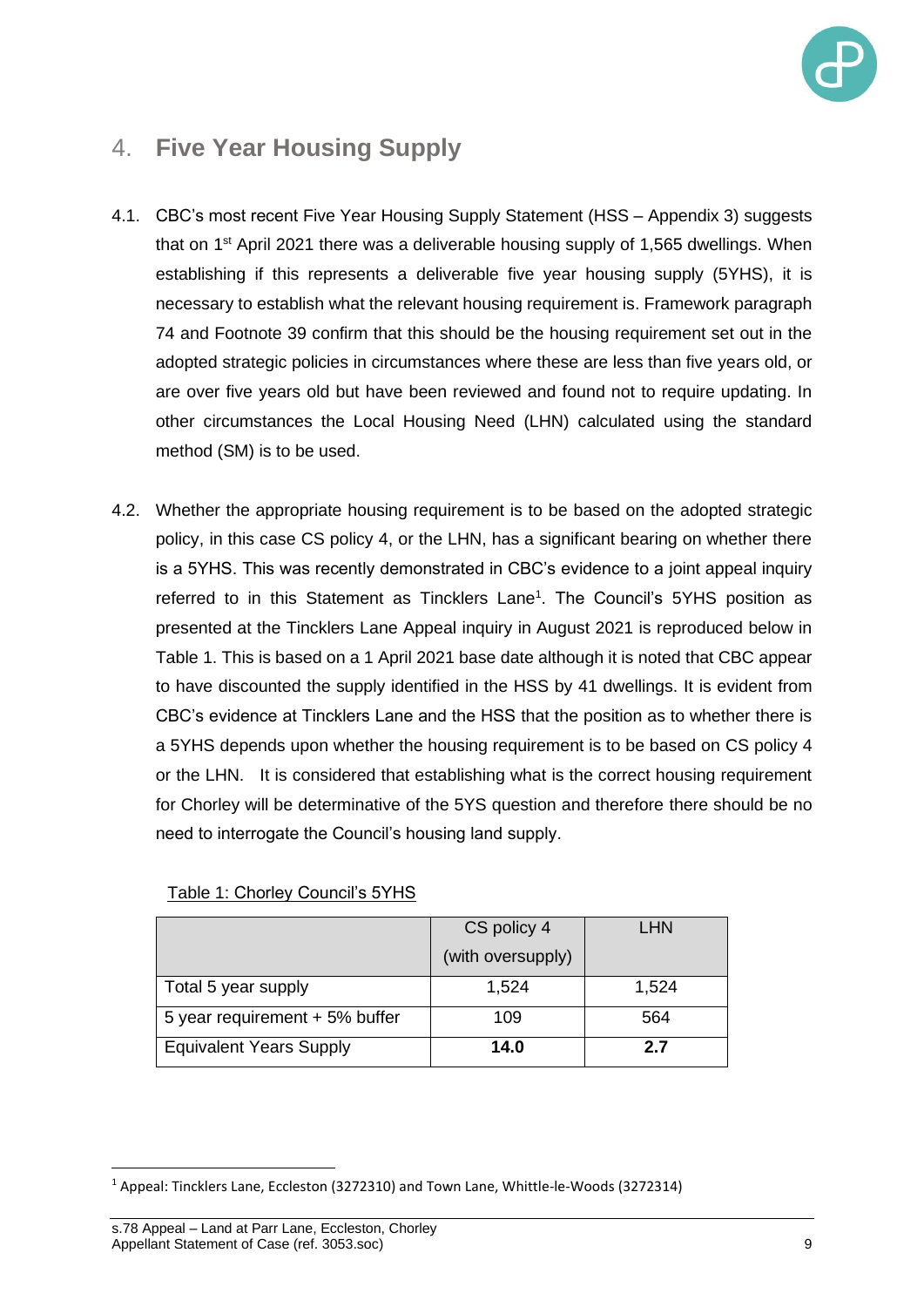

- 4.3. There are various determined and live appeal decisions and High Court Challenges within the three Central Lancashire Authorities which have or are considering whether the 5YHS should be based on the CS policy 4 or LHN requirement. A brief chronology is provided below.
- 4.4. CS policy 4 was adopted in July 2012 and was carried forward from the now revoked North West Regional Spatial Strategy, which identified the housing requirement for the period 2003 to 2021. As such the strategic policy is not based on the LHN standard method, as required in Framework paragraph 74 and is also over five years old. However, initially the three Central Lancashire Authorities were of the same view that whilst over five years old, the policy had been subject to a Footnote 39 review in 2017 and found not to require updating<sup>2</sup>. Consequently, all three authorities were initially of the view that the 5YHS should continue to be based on the housing requirement in CS Policy 4.
- 4.5. An appeal decision relating to an application refused by South Ribble Borough Council at Chain House Lane<sup>3</sup>, then essentially concluded that the 2017 SHMA and associated Memorandum of Understanding did not constitute a review for the purposes of Footnote 37 (now Footnote 39). On this basis Inspector S Hunt concluded that CS policy 4 was out of date and that the 5YHS should be based on the LHN. This position was then adopted by all three Authorities, who had also jointly commissioned Iceni to prepare a Housing Report as part of the emerging Central Lancashire Local Plan (CLLP) evidence base and produced a second Memorandum of Understanding<sup>4</sup> which a) accepted the use of the LHN and b) sought to redistribute LHN within the Central Lancashire **Authorities**
- 4.6. At an appeal referred to in this Statement as Pear Tree Farm<sup>5</sup>, it was common ground between CBC and the appellant that CS policy 4 was out of date, although CBC contended that the 5YHS should be based on the MOU2 redistributed LHN rather than the LHN as calculated solely for Chorley. Inspector Mike Hayden concluded that whilst the authorities were in agreement to MOU2 there were unresolved objections to the proposed redistribution and as a policy document intended to inform an emerging Local Plan at an early stage of production it could only be afforded limited weight. Therefore,

<sup>&</sup>lt;sup>2</sup> SHMA (2017) and Memorandum of Understanding (MOU) (September 2017)

<sup>3</sup> Appeal: Chain House Lane, Whitestake (3234070)

<sup>4</sup> Memorandum of Understanding 2 (MOU 2) (May 2020)

<sup>5</sup> Appeal: Pear Tree Lane, Euxton (3247136)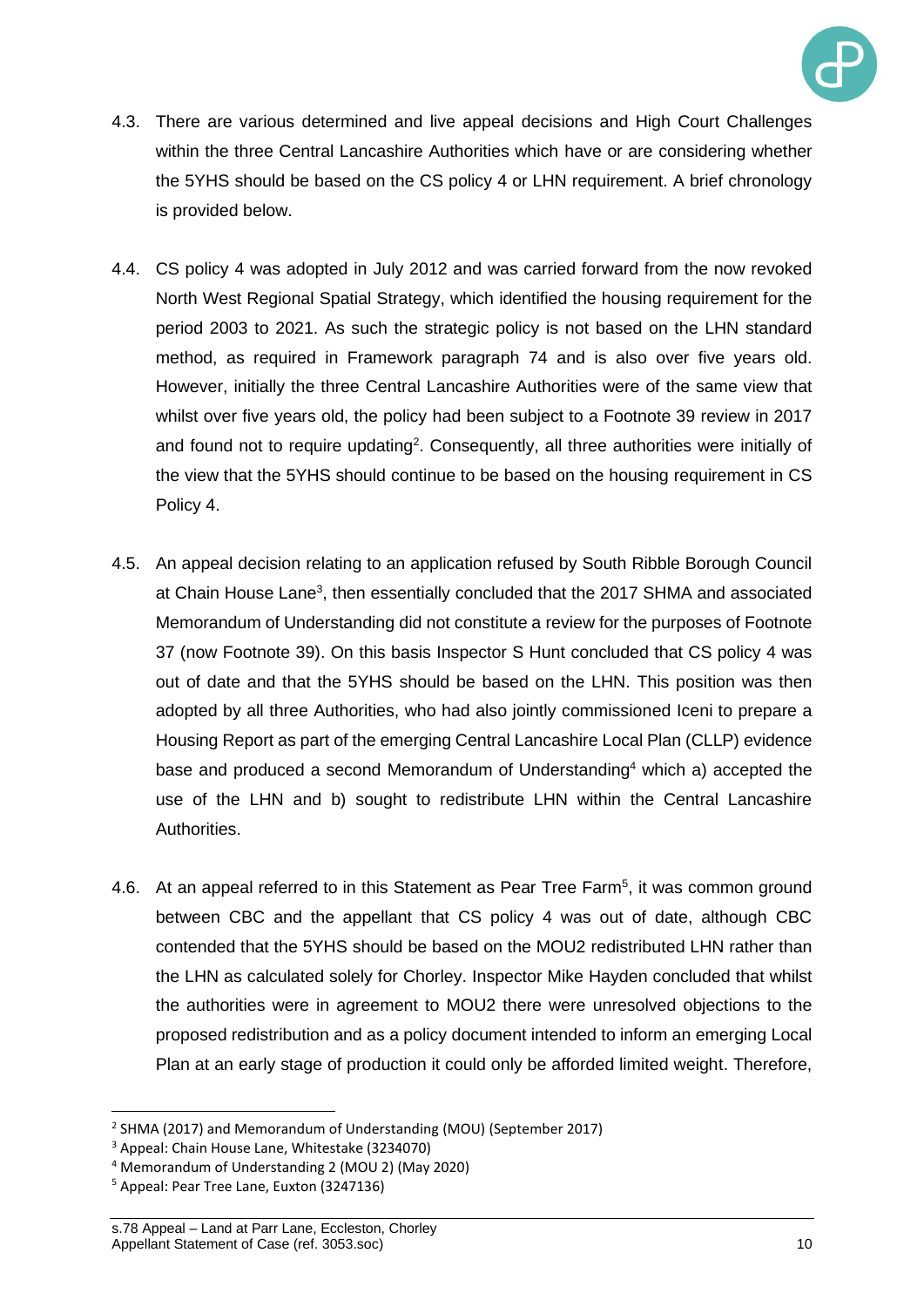

Mr Hayden determined that the LHN represented the housing figure to assess Chorley's 5YHS against. It is understood that this has since been accepted by all three authorities and that MOU2 should not be used for the purposes of calculating 5YHS.

- 4.7. The Chain House Lane appeal was then quashed by High Court<sup>6</sup> on 21 August 2020. One of the grounds of challenge related to the Inspector's conclusion that there had not been a Framework Footnote 37 (now Footnote 39) review of CS Policy 4 and the Judgment concluded that the claimant's arguments on this matter must succeed, referring to elements of the Inspector's reasoning as being 'legally flawed' and 'problematic'. Notwithstanding, the Judgment states that the conclusion reached by the Inspector that there had been a significant change pursuant to the PPG arising from the introduction of the standard method, was a planning judgement reasonably open to her and as such she was entitled to conclude that Policy 4 was out of date.
- 4.8. Following this Judgement Preston City Council and South Ribble BC accepted that there had been a Footnote 37 (now Footnote 39) review in 2017 but continued to defend the use of LHN to calculate the 5YHS on appeal. One was an appeal inquiry in February 2021 relating to a site at Cardwell Farm in the authority area of Preston<sup>7</sup> and the other was the reopened appeal inquiry in March 2021 for the Chain House Lane appeal which had been quashed by the High Court.
- 4.9. The two authorities argued similar cases which in essence was that a significant change had taken place on the grounds that Standard Method LHN had been introduced. NPPF paragraph 33 identifies that "*relevant strategic policies will need updating at least once every five years if their applicable housing need figure has changed significantly; and are likely to require an earlier review if local housing need is expected to change significantly in the near future*". The Local Housing Need figure for Chorley could be considered a significant change and the emerging local plan is an acknowledgement that the housing requirement is expected to change significantly. On this basis the housing requirement Policy L4 is out-of-date and the Standard Method figure should apply.
- 4.10. The Cardwell Farm decision was issued first in March 2021 and Inspector Mark Dakeyne concluded that CS policy 4 should continue to be used to calculate the 5YHS. However,

 $6$  High Court Ruling – Chain House Lane Case: CO/234/2020 (21/08/2020).

<sup>7</sup> Appeal: Cardwell Farm, Preston (3258889)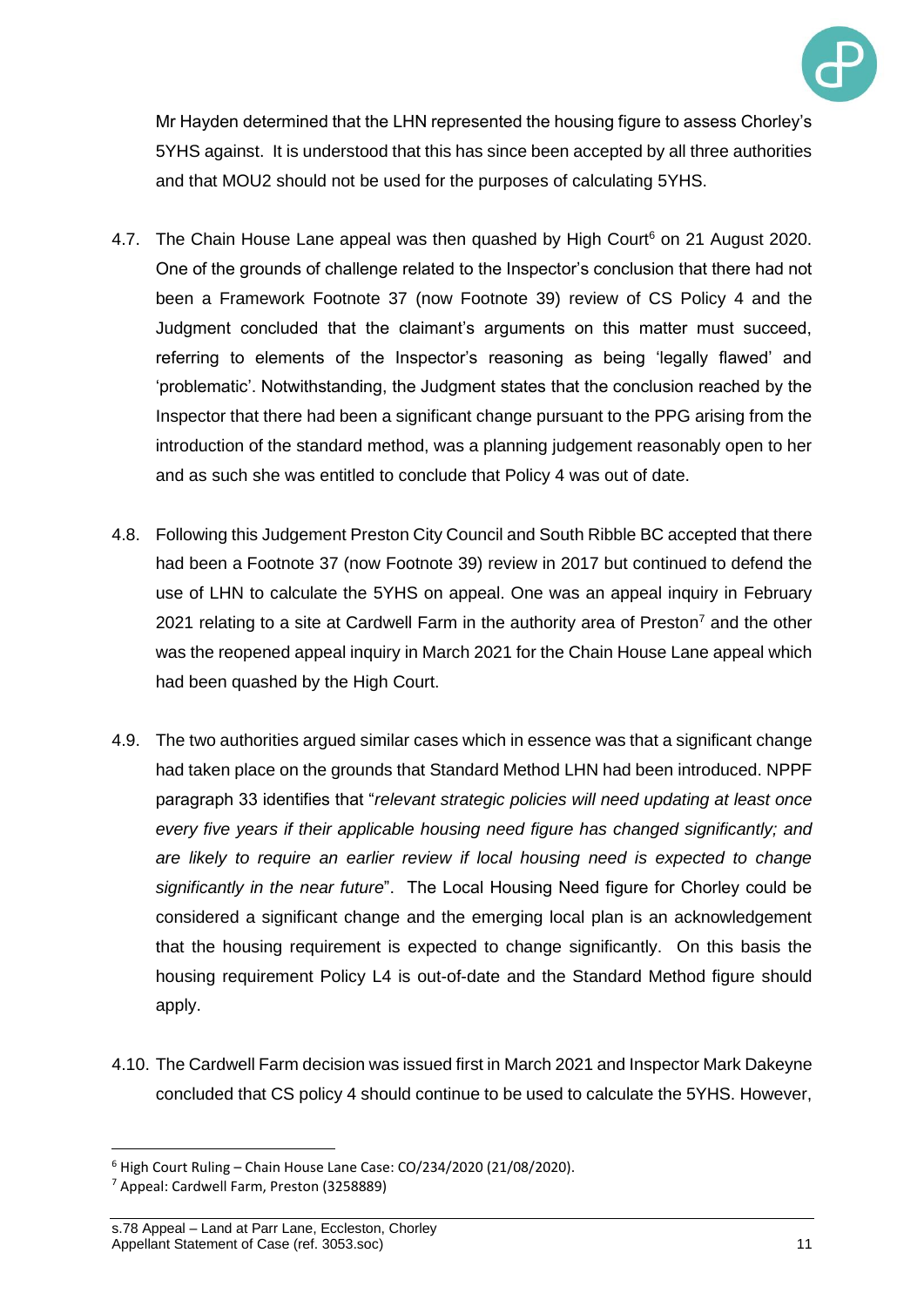

in June 2021 Inspector Andrew Dawe issued the reconsidered Chain House Lane appeal decision and concluded that notwithstanding the Cardwell Farm decision, CS policy 4 is out of date and the LHN should be used. Both appeal decisions have been Challenged and at the time of writing this Statement of Case and no Judgment has been issued.

- 4.11. Whilst South Ribble and Preston continue to take the view that CS policy 4 is out of date and the LHN should now be the basis for calculating the 5HLS in line with the Chain House Lane appeal decision, Chorley is of the view that the CS policy 4 should continue to be used to calculate the 5YHS by virtue of the 2017 Footnote 39 review, in line with the Cardwell Farm decision.
- 4.12. There are two live appeals in Chorley where this issue is being considered, where Chorley BC's case is that there is a housing supply in excess of 10 years based on CS policy 4 and the respective appellants' case is that there is approximately 2.5 years supply based on LHN. One of these appeals is the aforementioned Tincklers Lane/Town Lane appeal where the inquiry has now closed, and the decision is awaited. The other is an appeal relating to development at Land at Blainscough Hall, Coppull<sup>8</sup> where the inquiry is due to commence in October 2021. In both instances the issue of whether there is a 5YHS and whether this should be based on CS policy 4 or LHN are key considerations.
- 4.13. The appellant contends that based on Local Housing Need Chorley Council is unable to demonstrate a deliverable five-year housing land supply. As identified above there are ongoing appeals and challenges in Chorley and the wider Central Lancashire Area. The appellant will address the relevance of these appeal decisions in their evidence, including the approach to housing requirement calculation.

<sup>8</sup> Appeal: Blainscough Hall, Coppull (3275691)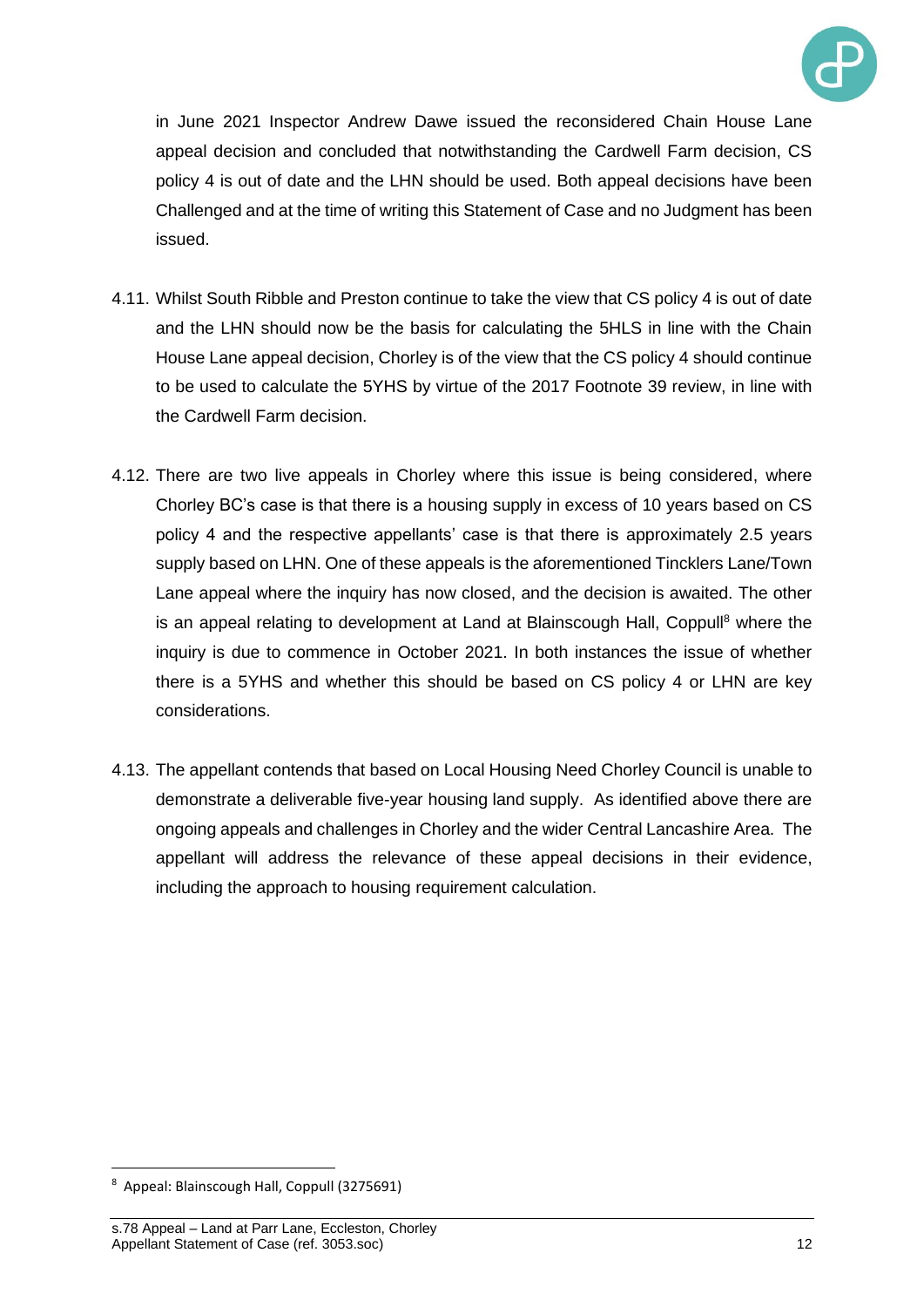

#### 5. **Statement of Case**

- 5.1. The Appellant's case can be summarised as follows.
- 5.2. Subject to conditions and s.106 obligations there would be no unacceptable impacts which would warrant the refusal of permission with regards to ecology, site access, arboriculture, flood risk/drainage, landscape / visual impact, loss of agricultural land, ground conditions, air quality or infrastructure and services. The proposals are acceptable in terms of accessibility to local services and community facilities by modes other than the private car and the scale of development is appropriate for Eccleston in line with development plan policy. Whilst the subject application seeks outline permission with all matters reserved for future approval, the basic design principles as set out in the Design and Access Statement would enable a suitable detailed scheme to be secured at reserved matters stage in compliance with relevant Development Plan / Framework policy. This includes incorporating a satisfactory amount of on-site green/open space and avoiding unacceptable impacts on the amenities of neighbouring properties, including matters relating to privacy, overlooking, loss of light and overshadowing.
- 5.3. There has been no objection from relevant statutory consultees in relation to any of the above issues. There is also no suggestion in the OR relating to the subject application, or in the Council's decision notice, to indicate that the Council consider there to be any unacceptable impacts in relation to the above issues which would warrant the refusal of permission. Furthermore the site is designated as Safeguarded Land under Local Plan policy BNE3 and is therefore presumed to be suitable for development as a matter of principle otherwise the site would not have been designated as Safeguarded land. It is assumed that this will be confirmed as common ground in the SoCG and on this basis the Appellant does not intend to provide detailed evidence on these matters. However, if the Council or a third party were to raise specific issues the Appellant reserves the right to reconsider their position on this and provide evidence as necessary.
- 5.4. The Council's sole reason for refusal was conflict with LP policy BNE3, which in respect of Safeguarded Land states that "*development other than that permissible in the countryside whether Green Belt or other Open Countryside will not be permitted*". The Appellant does not dispute that the appeal proposals conflict with this policy in so far as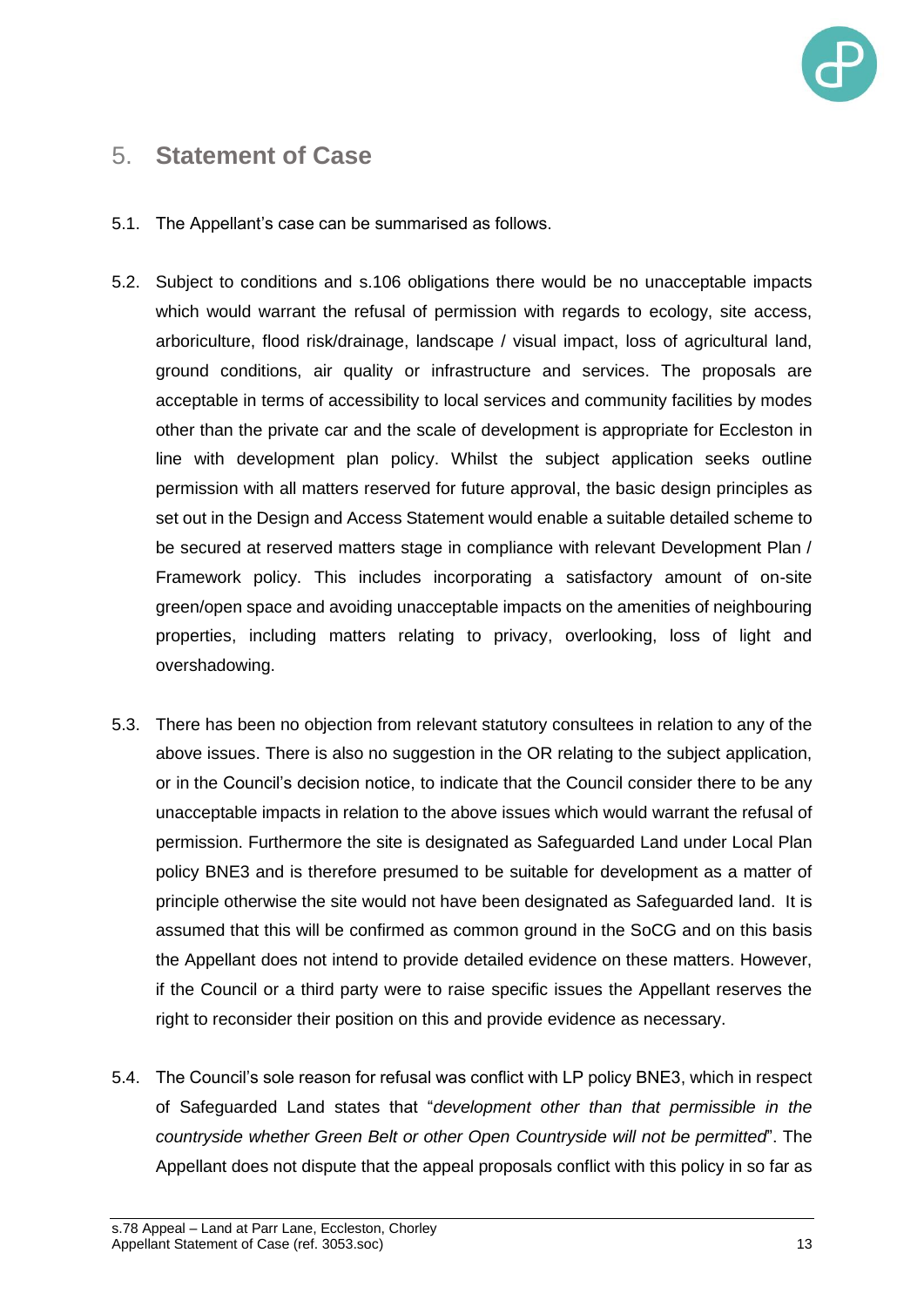

the development of 34 dwellings is not an identified acceptable form of development in the countryside.

- 5.5. It is assumed that it will be common ground that the appeal proposals comply with the Development Plan in all other respects.
- 5.6. It is the Appellant's case that there are material considerations which must be balanced against the conflict with Policy BNE3 and that the balance of weight falls in favour of the grant of planning permission.
- 5.7. As highlighted, the Appellant contends on the basis of Standard Method LHN the Council is unable to demonstrate a deliverable five year housing land supply. The appellant's evidence will address this matter in the setting of forthcoming appeal decisions and legal challenges.
- 5.8. In a scenario where there is not a deliverable 5YHS based on the LHN, Framework Footnote 8 is pertinent as this confirms that when there is not a 5YHS the most important policies for determining planning applications are automatically out-of-date for the purposes of Framework paragraph 11d). In these circumstances, paragraph 11d) requires local planning authorities to apply a presumption in favour of sustainable development where permission should be granted unless: i) the application of the policies in the Framework that protect areas or assets of particular importance provide clear reason for refusing the development, or ii) any adverse impacts would significantly and demonstrably outweigh the benefits. Hereafter this is referred to as the 'tilted balance'. Consequently, in the scenario where there is no 5YHS the 'tilted balance' is automatically engaged. It also is the Appellant's case that in the LHN scenario the basket of most important policies, which in this instance are CS policies 1 and 4 and LP policy BNE3, would be out of date irrespective of Footnote 8.
- 5.9. The aforementioned Pear Tree Farm appeal decision in Chorley was determined in the context of CS policy 4 being deemed out of date and there not being a deliverable 5YHS based on the LHN. It also related to an appeal where conflict with Policy BNE3 was a reason for refusal. In determining the appeal Inspector Hayden concluded:
	- i. In designating land as Safeguarded Land the Local Plan is effectively defining the settlement boundary and Policy BNE3 constrains the development of such land within the current plan period to offer long term protection to the Green Belt. Whilst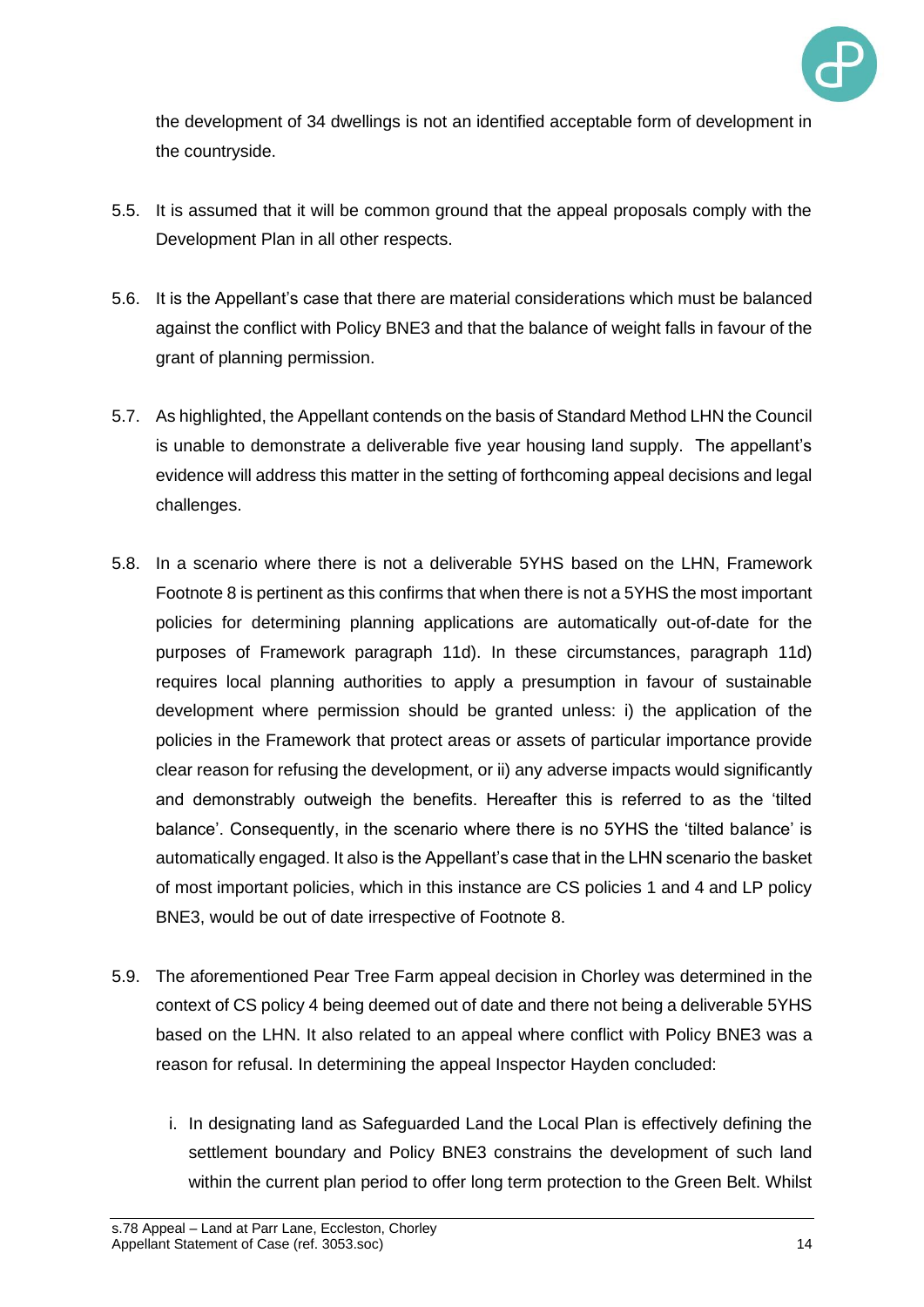

this approach is consistent with national policy, the boundaries of the Safeguarded Land and thereby the adjoining settlement boundaries, as identified on the LP Policies Map, are predicated on the housing requirement in CS policy 4. Case Law has confirmed that settlement boundaries may be out-of-date to the extent that they derive from out-of-date housing requirements, constraining the ability to meet housing need. On the basis that there was not deemed to be a 5YHS, the restriction on the development of Safeguarded Land in Policy BNE3 is preventing the Council from being able to provide an adequate housing land supply against its standard method LHN within the current plan period to 2026.

- ii. The emerging Central Lancashire Local Plan (CCLP) identifies all but one of the Areas of Safeguarded Land in Policy BNE3 as site proposals to meet the borough's housing needs for the period 2021-2036. Whilst the emerging CCLP is at an early stage and the final selection of housing allocations will be determined through the local plan examination process, the CCLP clearly recognises that land currently safeguarded in Policy BNE3 for development needs beyond the end of the current LP plan period in 2026, may need to be released before then to meet a housing requirement based on the standard method LHN.
- iii. Although limited weight can be attached to the emerging CLLP given it is at an early stage in the plan-making process, its recognition that Safeguarded Land may be released for housing development in the near future is a material consideration which reduces the weight that can be given to the conflict with Policy BNE3 in the appeal.
- iv. The most important policies are out-of-date, both on their own merits and because the Council is unable to demonstrate a 5YHS against the standard method LHN for Chorley. As such the 'tilted balance' in Framework paragraph 11(d) is engaged. As Safeguarded Land is not listed in Footnote 6 of the Framework (now Footnote 7), the policies in the Framework for the protection of areas and assets of importance do not provide a clear reason for dismissing the appeal. Only limited weight is to be given to the conflict with Policy BNE3 because it is out-of-date and the adverse impacts of granting planning permission would not significantly and demonstrably outweigh the benefits of the proposed development when assessed against the policies in the Framework taken as a whole.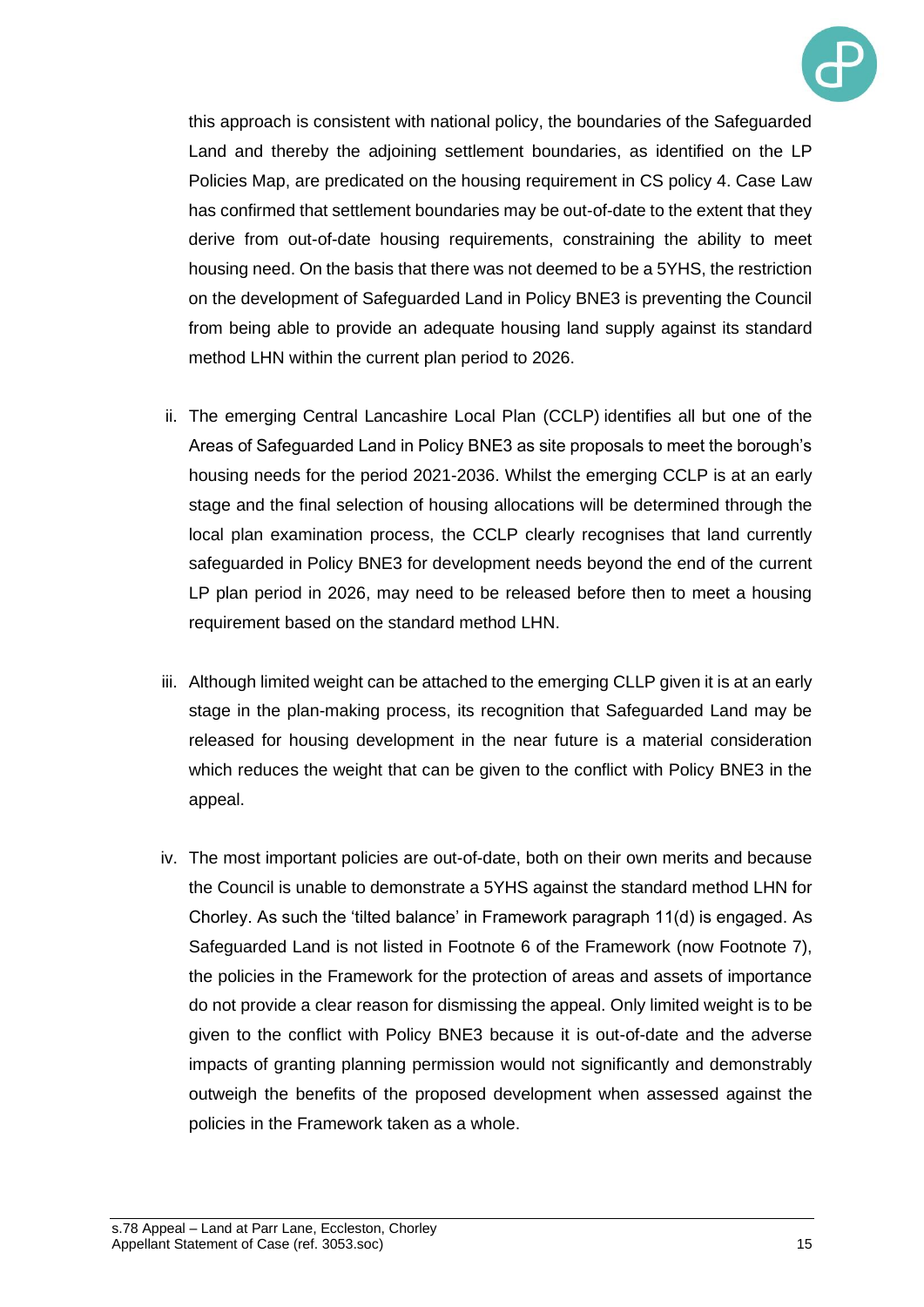

- 5.10. In particular, Inspector Hayden concluded that even if he were to conclude that the 'tilted balance' was not engaged and the 'flat balance' under section 38(6) were to be applied, *"the significant benefits of the proposal in addressing housing needs in Chorley would outweigh the harm due to the conflict with Policy BNE3 and its effects on the landscape, visual amenity and the significance of the heritage asset"*.
- 5.11. The Pear Tree Farm appeal decision was not challenged by the Council and in the scenario where LHN is used to calculate the 5YHS the same principles would apply to this subject appeal. As there are no identified negative effects beyond the conflict with policy BNE3 the balance of weight would fall in favour of the grant of planning permission.
- 5.12. In the scenario where CS policy 4 is used to calculate the 5YHS and the 'tilted balance' is not engaged, it is still relevant to note that the only impact which the Council identifies as sufficient to warrant refusal of permission is conflict with Policy BNE3. It is the Appellant's case that even in the flat balance and a scenario where there is a 5YHS, there are still material considerations which outweigh the conflict with this policy.
- 5.13. Framework paragraph 59 identifies the need to significantly boost the supply of housing as a national objective and the Appellant will highlight various appeal decisions which demonstrate that contributing towards the supply of homes in line with this objective remains a benefit which can be given significant weight even in the context of there being a deliverable 5YHS. When considering the weight to give to the contribution towards the housing supply in this appeal, it is also relevant to note that the Council would only have a deliverable 5YHS based on the premise that Framework paragraph 74 and Footnote 39 refers to strategic policies which are over 5 years still being used if they have been reviewed and found not to require updating. However, the Footnote 39 review of CS policy 4 was in 2017 and will itself be over 5 years old in October 2022. The emerging CLLP confirms that the Central Lancashire Authorities are treating the standard method based LHN as the starting point for calculating the housing requirement for the emerging Local Plan, which covers the period from 2021. As already highlighted, Chorley has a significant housing shortfall based on the LHN.
- 5.14. Whilst LP Policy BNE3 looks to safeguard land for development until after the current LP period to 2026 this is based on the requirements in CS policy 4 and the emerging CLLP, which runs from 2021, is to be based on the LHN calculated using the standard method. The emerging CLLP also clearly recognises that safeguarded land will be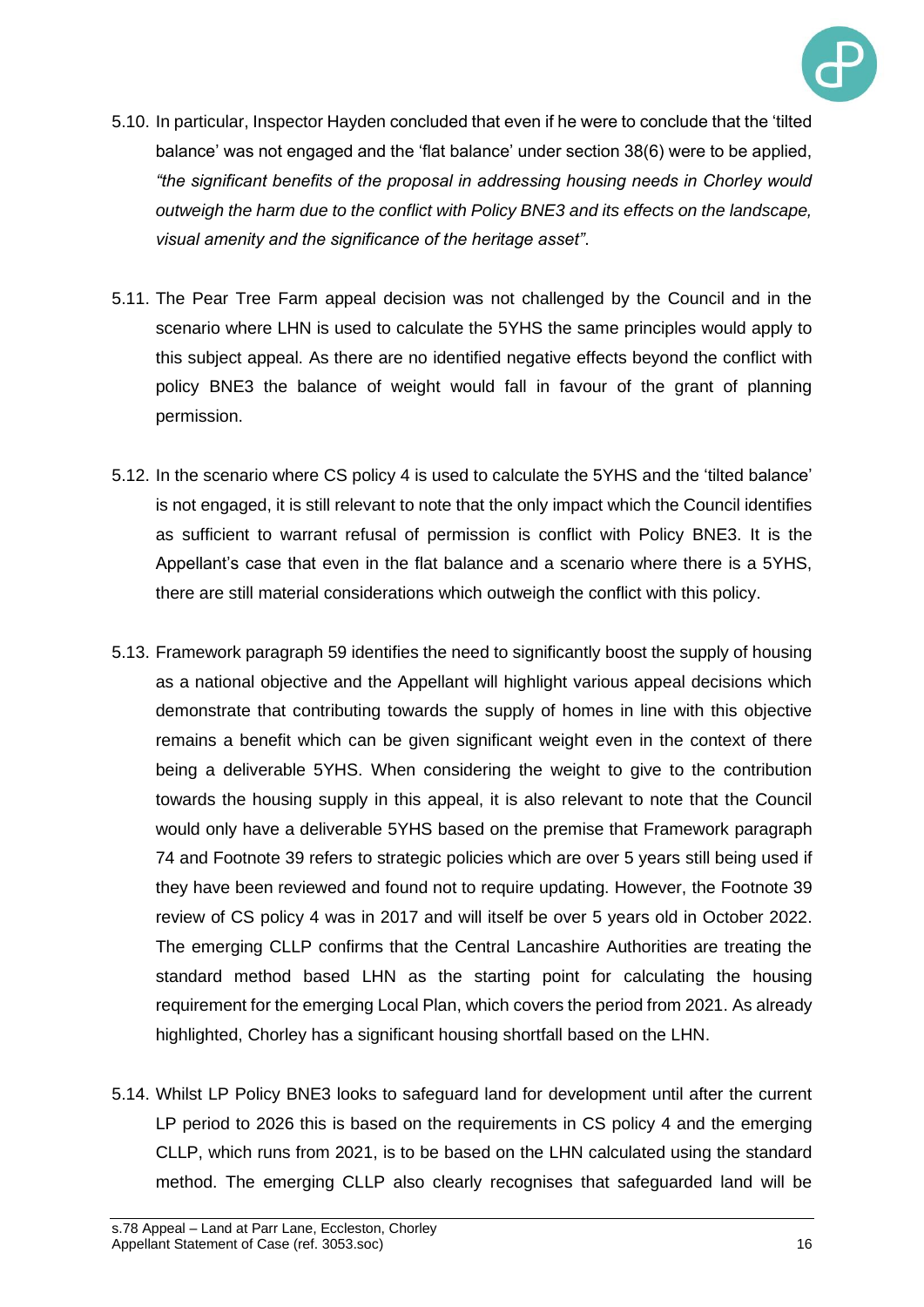

required to meet Chorley's housing requirements based on the LHN. Indeed, the emerging CLLP specifically identifies the appeal site as a site to meet Chorley's housing need. As already highlighted, there is a significant housing shortfall based on the LHN and the emerging CLLP recognises that Safeguarded Land may need to be released for housing development before the end of the current LP plan period in 2026. This is a material consideration which reduces the weight to be given to the conflict with Policy BNE3.

- 5.15. In addition to contributing towards the housing supply, the appellant is committed to delivering 35 percent affordable housing, equivalent to 12 dwellings on the site, and a Unilateral Undertaking / S106 agreement will be submitted to provide the means by which to deliver this commitment. At the Tincklers Lane appeal inquiry the Council accepted that there is a significant need for affordable housing in Chorley and that the provision of affordable housing represents a benefit of significant weight regardless of the 5YHS position. It is assumed that this remains the Council's position, although the Appellant reserves the right to provided evidence on the affordable housing need.
- 5.16. The Framework also identifies ensuring a sufficient number and range of homes as an essential part of supporting strong, vibrant and healthy communities. It states that policies and decisions should enable, inter alia, the retention and development of accessible local services and community facilities, such as local shops, meeting places, sports venues, open space, cultural buildings, public houses and places of worship. It looks to locate housing where it will enhance or maintain the vitality of rural communities and requires planning policies to identify opportunities for villages to grow and thrive, especially where this will support local services. On occupation the proposed new housing will increase the customer base for local services in Eccleston and in so doing generate economic benefits and help maintain the vitality of rural communities.
- 5.17. New housing development also generates economic benefits during the construction period both in terms of the direct stimulus to the local economy and in terms of indirect benefits to local enterprise requiring a local labour force. Consequently, the appeal proposals will have positive economic consequences for local services in Eccleston and the neighbouring villages, as well as generating economic benefits during the construction period.